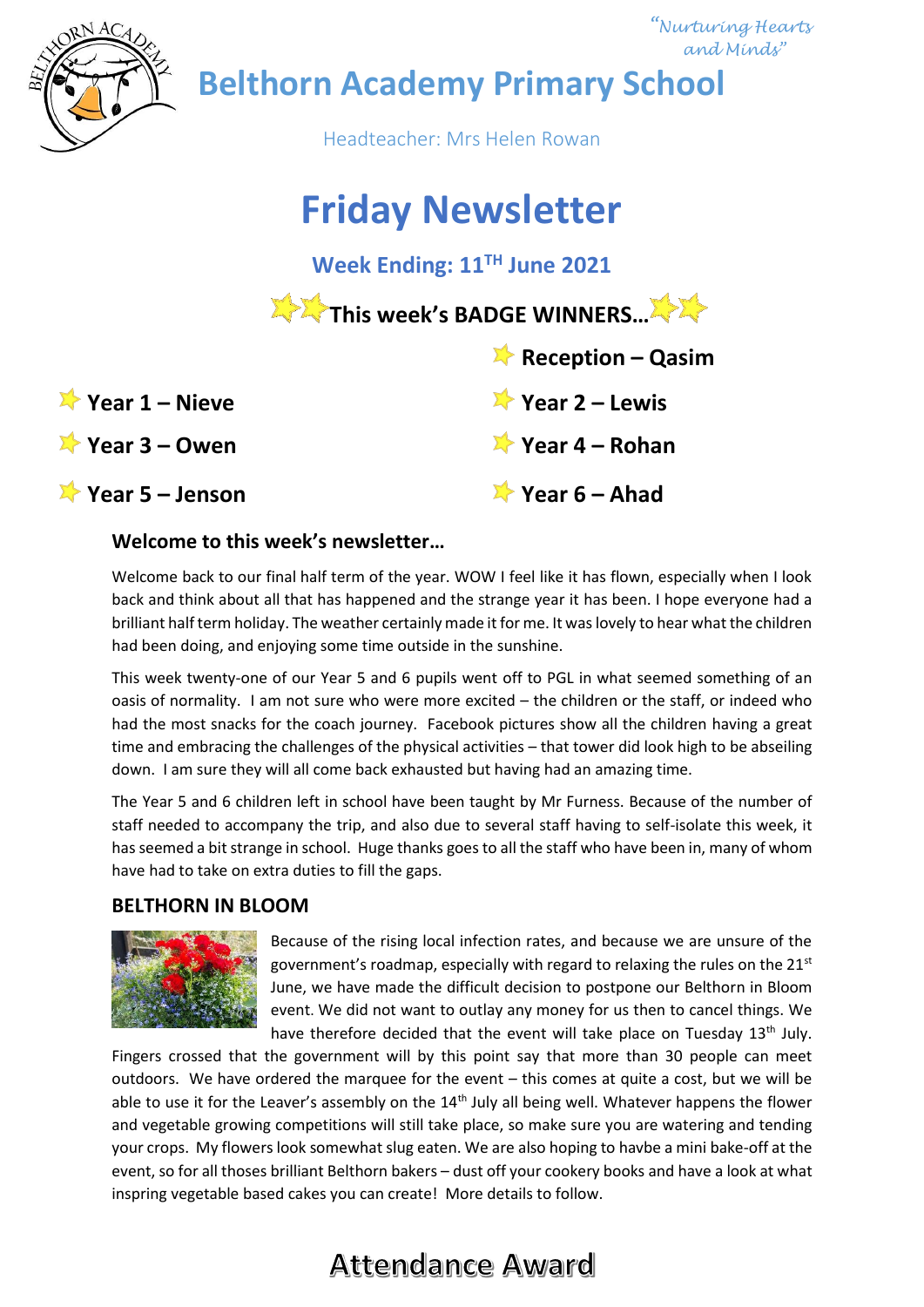

A recent parental survey said that 16% of parents did not know about the class blogs. These are to be found on the website under the news tab. Simply click on the year group you wish to view. The weekly blogs provide information about what has been going on in class that week, and also what might be coming up. Some classes also give reminders re homework etc. That said, this week, there

will only be blogs from Year 1 and Year 6 asthese are the only classes who have had their usual teacher all week! Normal service will resume next week.



### **All being well – the following end of term events have been planned:**

New Parent's evening  $-1$ <sup>st</sup> July 2021 at 7pm.

Stay and Play for Little Bells new starters – Friday  $9<sup>th</sup>$  July 4pm – 5pm.

Year 6 Leaver's Assembly – Wednesday 14<sup>th</sup> July at 2pm.

Little Bells graduation – for those children moving to Reception in September – 2pm.

Year 6 'clap out' – Friday  $16<sup>th</sup>$  July at 2.45pm.

We will do our best to make sure these events will take place. We have to follow guidelines and some events will be outside so therefore weather dependent.

We will be having sport's day, but this might simply be in class bubbles, or two bubbles joining together. No parents will be invited for this year. There will be a theme – details will be sent out separately. We will look at the weather and pick a date. Currently we are looking at June 29<sup>th</sup>.



There are limited number of extra-curricular activities taking place in school at the moment – some are after school or before school interventions, others are sport's activities and Mr Lenge is also working with Year 5 currently after school one night. We cannot look after siblings who are not at a club. If siblings are not collected, or children who are in the clubs are not picked up on

time, we will have to place them in after school club or breakfast club and there will be a charge for this. We really do not have any extra adults to supervise children and this shouldn't be an expectation.

#### **And Finally…….**

The number of staff who have had to isolate this week due to new Covid infections has been somewhat of a stark reminder that the Covid situation is still very much with us. We are all still lateral flow testing, and being mindful of outside contacts. I ask that all our families do the same. We really don't want to have to send any bubbles home. Thank you to all parents who are remembering to distance on the yard when dropping off and collecting, and also for using face coverings when speaking to other adults. If you do want to speak to a member of staff, please be mindful of this.

**I hope you all have a wonderful weekend and enjoy some sunshine.**

**Mrs Rowan and the Belthorn Team**